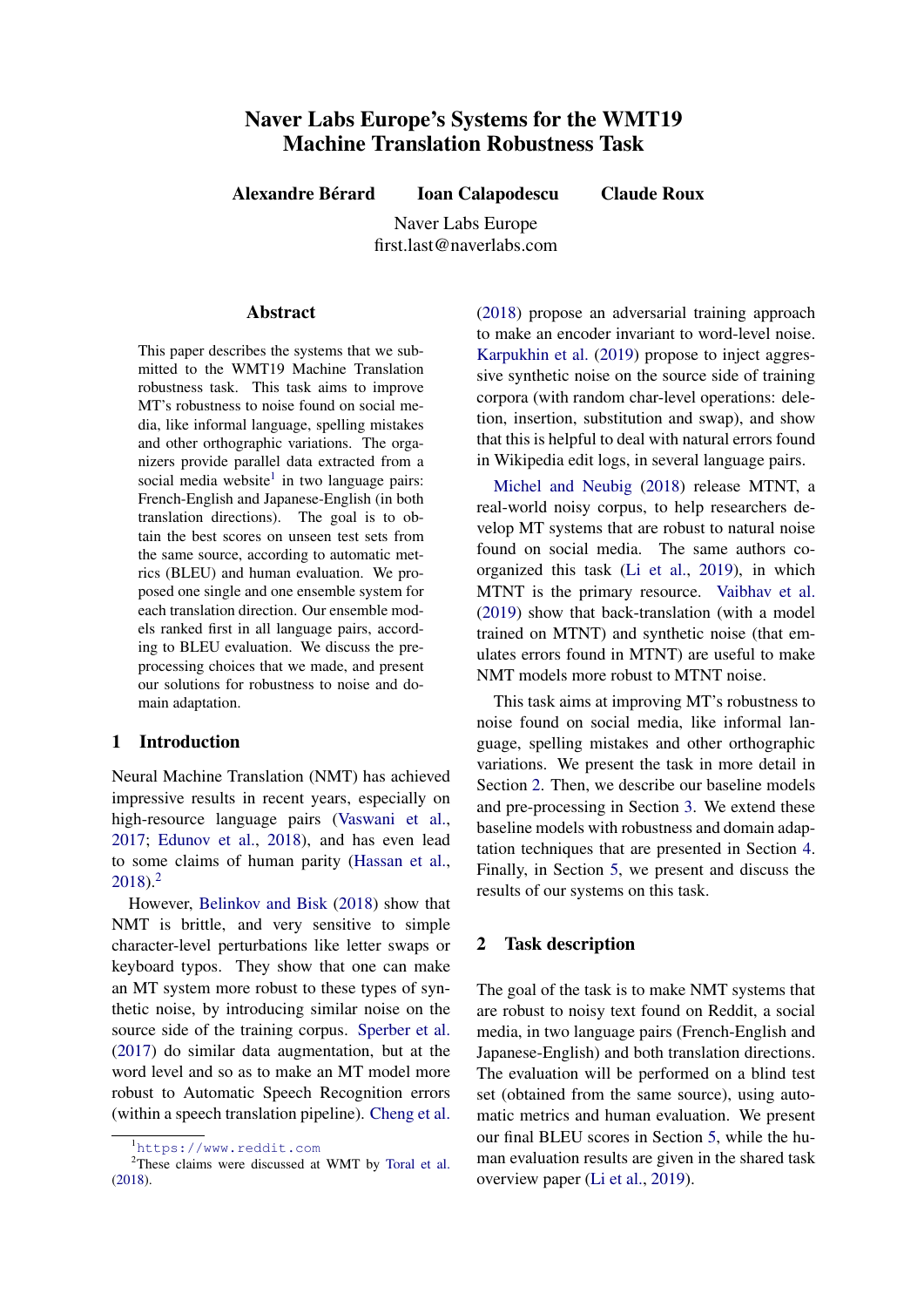MTNT [Michel and Neubig](#page-6-8) [\(2018\)](#page-6-8) crawled monolingual data from Reddit in three languages: English, French and Japanese, which they filtered to keep only the "noisiest" comments (containing unknown words or with low LM scores).

Then, they tasked professional translators to translate part of the English data to French, and part of it to Japanese. The Japanese and French data was translated to English. The resulting parallel corpora were split into train, valid and test sets (see Table [1\)](#page-1-1). The test sets were manually filtered so as to keep only good quality translations. The data that was not translated is made available as monolingual corpora (see Table [3\)](#page-1-2).

Other data In addition to the provided indomain training and evaluation data, we are allowed to use larger parallel and monolingual cor-pora (see Tables [2](#page-1-3) and [3\)](#page-1-2). For  $FR \leftrightarrow EN$ , any parallel or monolingual data from the WMT15 news translation task<sup>[3](#page-0-1)</sup> is authorized. For JA $\leftrightarrow$ EN, we are allowed the same data that was used by [Michel](#page-6-8) [and Neubig](#page-6-8) [\(2018\)](#page-6-8): KFTT, TED and JESC.

Challenges [Michel and Neubig](#page-6-8) [\(2018\)](#page-6-8) identified a number of challenges for Machine Translation of MTNT data, which warrant the study of MT robustness. Here is an abbreviated version of their taxonomy:

- Spelling and grammar mistakes: e.g., their/they're, have/of.
- Spoken language and internet slang: e.g., lol, *mdr*, lmao, etc.
- Named entities: many Reddit posts link to recent news articles and evoke celebrities or politicians. There are also many references to movies, TV shows and video games.
- Code switching: for instance, Japanese text on Reddit contains many English words.
- Reddit jargon: words like "downvote", "up-vote" and "cross-post",<sup>[4](#page-0-1)</sup> and many acronyms like TIL (Today I Learned), OP (Original Poster), etc.
- Reddit markdown: characters like "∼", "\*" and "
" are extensively used for formatting.
- Emojis and emoticons (";-)").

<sup>3</sup>[http://www.statmt.org/wmt15/](http://www.statmt.org/wmt15/translation-task.html) [translation-task.html](http://www.statmt.org/wmt15/translation-task.html)

<span id="page-1-1"></span>

| Lang pair           |         | Words            |        |  |
|---------------------|---------|------------------|--------|--|
|                     | Lines   | Source           | Target |  |
| $JA \rightarrow EN$ | 6 5 0 6 | 160k             | 155k   |  |
| $EN \rightarrow JA$ | 5 7 7 5 | 339k             | 493k   |  |
| $FR \rightarrow EN$ | 19 161  | 794 <sub>k</sub> | 763k   |  |
| $EN \rightarrow FR$ | 36 058  | 1 014k           | 1152k  |  |

Table 1: Size of the MTNT training corpora. Word counts by Moses (fr/en) and Kytea (ja) tokenizers.

<span id="page-1-3"></span>

|                         | Lines  | Words         |        |  |
|-------------------------|--------|---------------|--------|--|
| Lang pair               |        | Source Target |        |  |
| $JA \leftrightarrow EN$ | 3.90M  | 48.42M        | 42.63M |  |
| $FR \leftrightarrow EN$ | 40.86M | 1 392M 1 172M |        |  |

Table 2: Size of the authorized out-of-domain parallel corpora in constrained submissions.

- Inconsistent capitalization: missing capital letters on proper names, capitalization for emphasis or "shouting", etc.
- Inconsistent punctuation.

Evaluation Automatic evaluation is performed with cased BLEU [\(Papineni et al.,](#page-6-11) [2002\)](#page-6-11), us-ing SacreBLEU [\(Post,](#page-6-12)  $2018$ ).<sup>[5](#page-0-1)</sup> For English and French, the latter takes as input detokenized MT outputs and untokenized reference data. For Japanese, MT outputs and reference are first to-kenized with Kytea<sup>[6](#page-0-1)</sup> [\(Neubig et al.,](#page-6-13) [2011\)](#page-6-13) before being processed by SacreBLEU (because it does not know how to tokenize Japanese). The organizers will also collect subjective judgments from human annotators, and rank participants accordingly.

<span id="page-1-2"></span>

| Language | Corpus       | Lines    |
|----------|--------------|----------|
| Japanese | <b>MTNT</b>  | 32 042   |
|          | <b>MTNT</b>  | 26 4 8 5 |
| French   | news-discuss | 3.84M    |
|          | news-crawl   | 42.1M    |
|          | <b>MTNT</b>  | 81 631   |
| English  | news-discuss | 57.8M    |
|          | news-crawl   | 118.3M   |

Table 3: Authorized monolingual data.

## <span id="page-1-0"></span>3 Baseline models

This section describes the pre-processing and hyper parameters of our baseline models. We will

<sup>4</sup>The French-speaking Reddit community sometimes uses funny literal translations of these: "bas-vote", "haut-vote" and "croix-poteau".

<sup>5</sup>BLEU+case.mixed+numrefs.1+smooth.exp +tok.13a+version.1.3.1

<sup>6</sup>kytea -model share/kytea/model.bin -out tok (v0.4.7)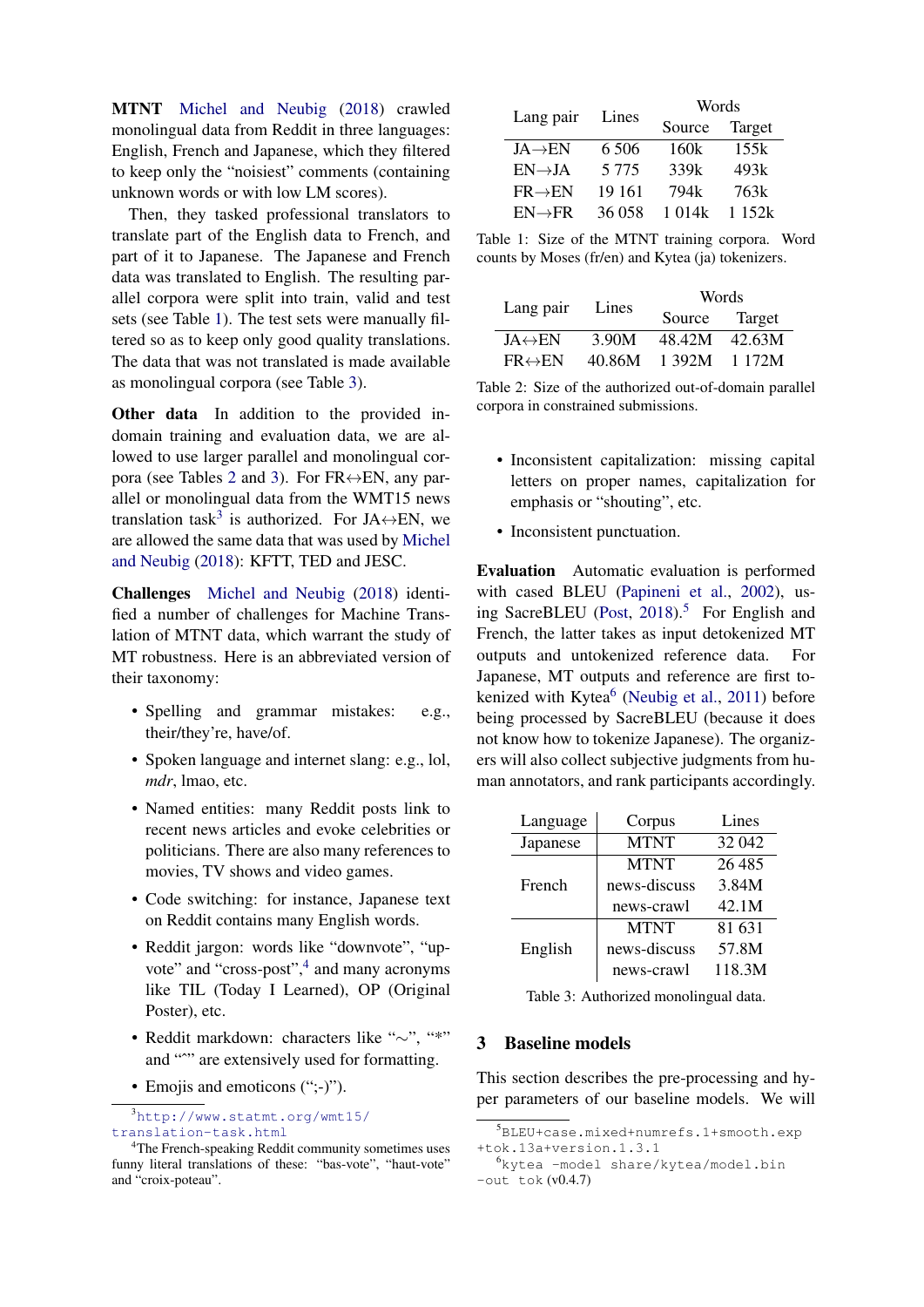then detail the techniques that we applied for robustness and domain adaptation.

## 3.1 Pre-processing

CommonCrawl filtering We first spent efforts on filtering and cleaning the WMT data (in particular CommonCrawl).

We observed two types of catastrophic failures when training FR→EN models: source sentence copy, and total hallucinations.

The first type of error (copy) is due to having sentence pairs in the training data whose reference "translation" is a copy of the source sentence. [Khayrallah and Koehn](#page-6-14) [\(2018\)](#page-6-14) show that even a small amount of this type of noise can have catastrophic effects on BLEU. We solve this problem by using a language identifier (langid.py, [Lui](#page-6-15) [and Baldwin,](#page-6-15) [2012\)](#page-6-15) to remove any sentence pair whose source or target language is not right.

Then, we observed that most of the hallucinations produced by our models were variants of the same phrases (see Table [5](#page-2-0) for an example). We looked for the origin of these phrases in the training data, and found that they all come from CommonCrawl [\(Smith et al.,](#page-6-16) [2013\)](#page-6-16).

We tried several approaches to eliminate hallucinations, whose corresponding scores are shown in Table [4:](#page-2-1)

- 1. Length filtering (removing any sentence pair whose length ratio is greater than 1.8, or 1.5 for CommonCrawl): removes most hallucinations and gives the best BLEU score (when combined with LID filtering). This type of filtering is common in MT pipelines [\(Koehn et al.,](#page-6-17) [2007\)](#page-6-17).
- 2. Excluding CommonCrawl from the training data: removes all hallucinations, but gives worse BLEU scores, suggesting that, albeit noisy, CommonCrawl is useful to this task.[7](#page-0-1)
- 3. Attention-based filtering: we observed that when hallucinating, an NMT model produces a peculiar attention matrix (see Figure [1\)](#page-3-1), where almost all the probability mass is concentrated on the source EOS token. A similar matrix is produced during the forward pass of training when facing a misaligned sentence pair. We filtered CommonCrawl as follows: we trained a baseline FR→EN model on WMT without

<span id="page-2-1"></span>

| LID | Len | CC | Att | FR  | Hallu.            | BLEU |
|-----|-----|----|-----|-----|-------------------|------|
|     |     |    |     | 126 | 46                | 34.4 |
|     |     |    |     |     | 12                | 34.8 |
|     |     |    |     | 0   | $\mathbf{\Omega}$ | 35.2 |
|     |     |    |     | 0   | 29                | 37.7 |
|     |     |    |     |     | 0                 | 38.7 |
|     |     |    |     |     | 10                | 39.6 |

Table 4: Number of hallucinations and Frenchlanguage outputs (according to  $l$ angid.py) when translating MTNT-test (FR→EN). LID: language identifier, Len: length filtering, CC: training data includes CommonCrawl, Att: attention-based filtering.

<span id="page-2-0"></span>

| SRC   T'as trouvé un champion on dirait !    |
|----------------------------------------------|
| REF   You got yourself a champion it seems ! |
| $MT$   I've never seen videos that SEXY !!!  |

Table 5: Example of hallucination by a FR→EN Transformer trained on WMT15 data without filtering.

filtering, then translated CommonCrawl while forcing the MT output to be the actual reference, and extracted the corresponding attention matrices. We computed statistics on these attention matrices: their entropy and proportion of French words with a total attention mass lower than 0.2, 0.3, 0.4 and 0.5. Then, we manually looked for thresholds to filter out most of the misalignments, while removing as little correctly aligned data as possible.

A combination of LID, length-based and attention-based filtering removed all hallucinations in the MT outputs, while obtaining excellent BLEU scores. The resulting corpus has 12% fewer lines.[8](#page-0-1) We use this filtered data for both  $FR \rightarrow EN$  and  $EN \rightarrow FR$ . As the JA $\leftrightarrow EN$  training data seemed much cleaner, we only did a LID filtering step.

SentencePiece We use SentencePiece [\(Kudo](#page-6-18) [and Richardson,](#page-6-18) [2018\)](#page-6-18) for segmentation into subword units.

An advantage of SentencePiece is that it does not require a prior tokenization step (it does its own coarse tokenization, based on whitespaces and changes of unicode categories). It also escapes all whitespaces (by replacing them with a meta symbol), so that its tokenization is fully reversible. This is convenient for emoticons, which

 $7$ And yet, CommonCrawl represents only 7.9% of all lines and 6.5% of all words in WMT.

 ${}^{8}$ LID: -5%, length filtering: -6.7%, attention filtering: -0.5%.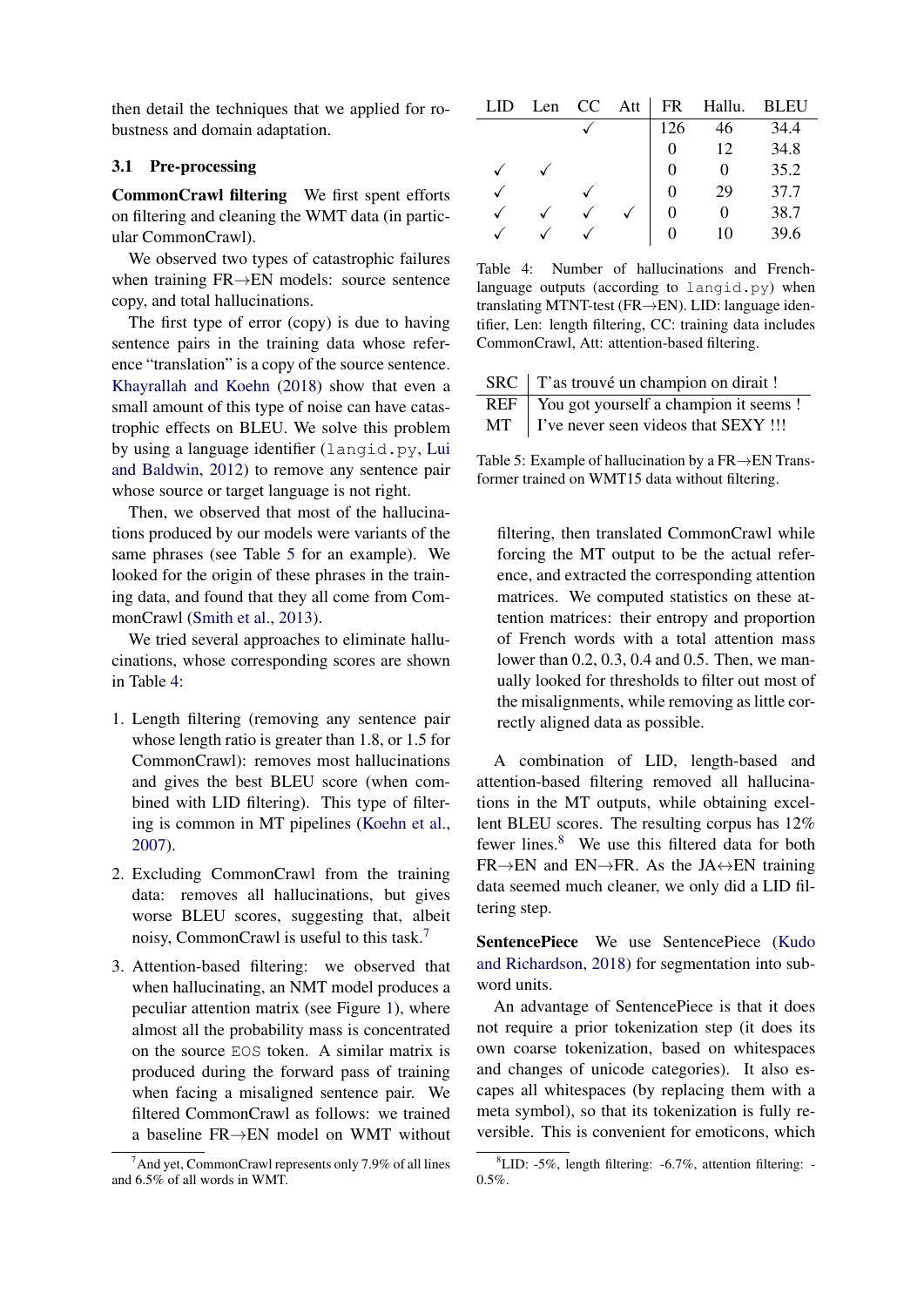<span id="page-3-1"></span>

Figure 1: Attention matrix of a French (left)  $\rightarrow$  English (top) Transformer when hallucinating. This is the average of the attention heads of the last decoder layer over the last encoder layer.

Moses-style tokenization tends to break apart irreversibly.

SentencePiece also normalizes unicode characters using the NFKC rules (e.g.,  $\frac{1}{2} \rightarrow 1/2$ ). It is useful for Japanese, which sometimes uses double-width variants of the ASCII punctuation symbols (e.g., "fullwidth question mark" in unicode table).

We tried different settings of SentencePiece, and settled with the BPE algorithm [\(Sennrich](#page-6-19) [et al.,](#page-6-19)  $2016b$ , with a joined model of 32k tokens for FR $\leftrightarrow$ EN (with a vocabulary threshold of 100), and two separate models of size 16k for JA $\leftrightarrow$ EN.

Japanese tokenization SentencePiece's tokenization is based mostly on whitespaces, which are very rare in Japanese. For this reason, a pre-tokenization step may be useful (as a way to enforce some linguistic bias and consistency in the BPE segmentation).

We tested several tokenizers for Japanese: MeCab (with IPA and Juman dictionaries), $10$  Juman++, $^{11}$  $^{11}$  $^{11}$  and Kytea.<sup>[12](#page-0-1)</sup> MeCab and KyTea gave comparable results, slightly better than when using no pre-tokenization (especially when Japanese is the target language), and Juman++ gave worse results. We settled with Kytea, which is the official tokenizer used on the  $EN\rightarrow JA$  task.<sup>[13](#page-0-1)</sup>

#### 3.2 Model and hyper-parameters

We use Transformer Big for  $FR \leftrightarrow EN$  and JA→EN, and Transformer Base for EN→JA. We work with Fairseq, with essentially the same hyper-parameters as [Ott et al.](#page-6-21) [\(2018\)](#page-6-21).

For FR $\leftrightarrow$ EN, we fit up to 3500 tokens in each batch, while training on 8 GPUs (with synchronous SGD). We accumulate gradients over 10 batches before updating the weights. This gives a theoretical maximum batch size of 280k tokens. These models are trained for 15 epochs, with a checkpoint every 2500 updates. We set the dropout rate to 0.1. The source and target embedding matrices are shared and tied with the last layer.

For JA $\leftrightarrow$ EN, we fit 4000 tokens in each batch, and train on 8 GPUs without delayed updates, for 100 epochs with one checkpoint every epoch. We set the dropout rate to 0.3.

For both language pairs, we train with Adam [\(Kingma and Ba,](#page-6-22) [2015\)](#page-6-22), with a max learning rate of 0.0005, and the same learning rate schedule as [Ott et al.](#page-6-21) [\(2018\)](#page-6-21); [Vaswani et al.](#page-6-0) [\(2017\)](#page-6-0). We also do label smoothing with a 0.1 weight. We average the 5 best checkpoints of each model according to their perplexity on the validation set. We do half precision training, resulting in a  $3\times$  speedup on V100 GPUs [\(Ott et al.,](#page-6-21) [2018\)](#page-6-21).

### <span id="page-3-0"></span>4 Robustness techniques

We now describe the techniques that we applied to our baseline models to make them more robust to the noise found in MTNT.

#### 4.1 Case handling

One of the sources of noise in the MTNT data is capital letters. On the Web, capital letters are often used for emphasis (to stress one particular word, or for "shouting"). However, NMT models treat uppercase words or subwords as completely different entities than their lowercase counterparts. BPE even tends to over-segment capitalized words that were not seen in its training data.

One solution, used by [Levin et al.](#page-6-23) [\(2017\)](#page-6-23) is to do factored machine translation [\(Sennrich and Had](#page-6-24)[dow,](#page-6-24) [2016;](#page-6-24) [Garcia-Martinez et al.,](#page-6-25) [2016\)](#page-6-25), where words (or subwords) are set to lowercase and their case is considered as an additional feature.

In this work, we use a simpler technique that we call "inline casing", which consists in using special tokens to denote uppercase  $(\langle U \rangle)$  or title

<sup>&</sup>lt;sup>9</sup>SentencePiece also implements ULM [\(Kudo,](#page-6-20) [2018\)](#page-6-20).

<sup>10</sup><http://taku910.github.io/mecab/>

<sup>11</sup><https://github.com/ku-nlp/jumanpp>

<sup>12</sup><http://www.phontron.com/kytea/>

<sup>&</sup>lt;sup>13</sup>We use the default model shipped with KyTea.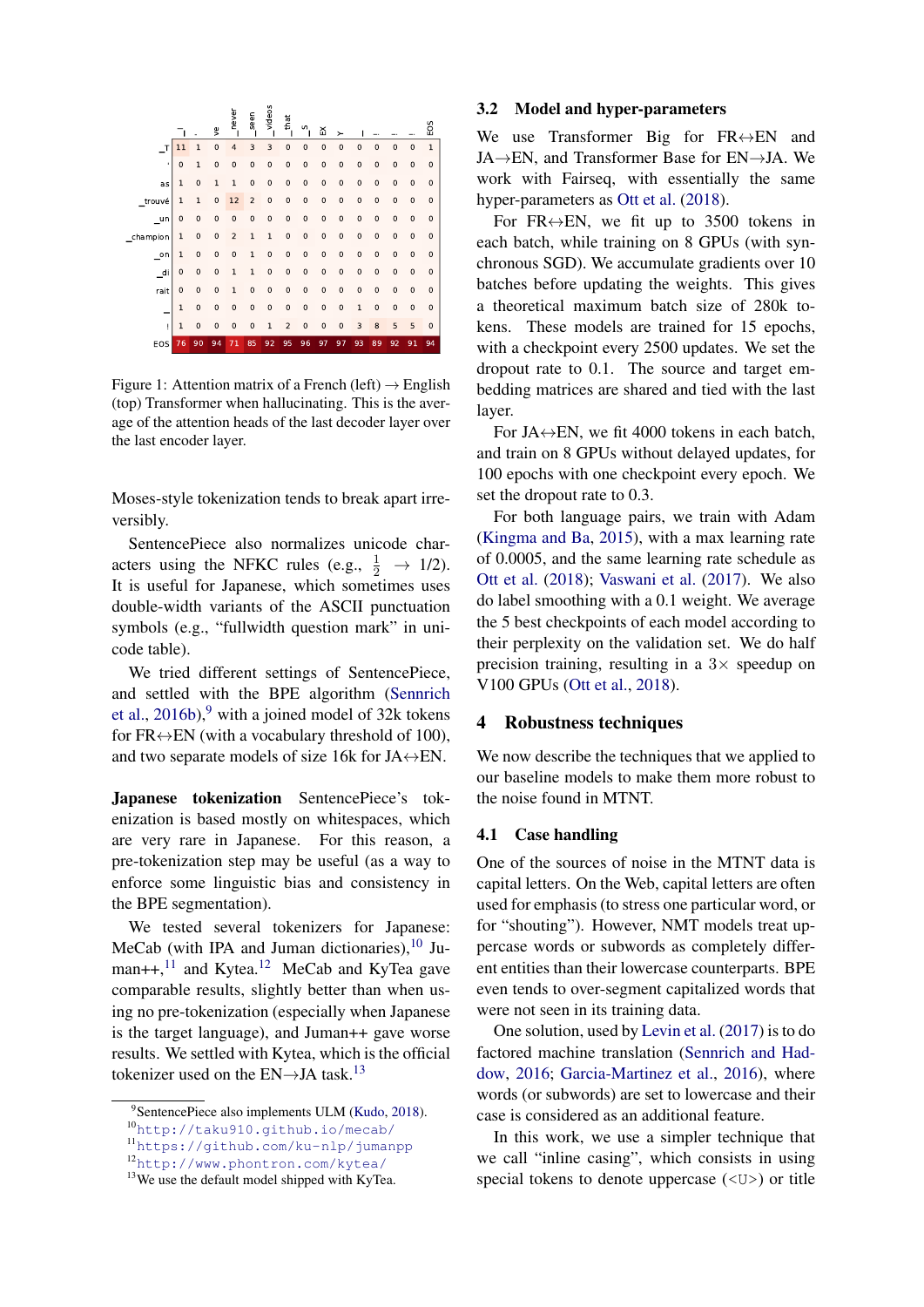case subwords  $(\langle T \rangle)$ , and including these tokens within the sequence right after the corresponding (lowercase) subword. For instance, They were SO TASTY!!  $\rightarrow$  they  $\langle T \rangle$  were so <U> tas <U> ty <U> !!. SentencePiece is trained and applied on lowercase text and the case tokens are added after the BPE segmentation. We also force SentencePiece to split mixed-case words (e.g., MacDonalds  $\rightarrow$  mac <T> donalds <T>).

## 4.2 Placeholders

MTNT contains emojis, which our baseline MT models cannot handle (unicode defines over 3 000 unique emojis). We simply replace all emojis in the training and test data with a special  $\leq$ emo $\exists$ i> token. Models trained with this data are able to recopy  $\le$ emoji > placeholders at the correct posi-tion.<sup>[14](#page-0-1)</sup> At test time, we replace target-side placeholders with source-side emojis in the same order.

We use the same solution to deal with Reddit user names (e.g., /u/frenchperson) and subreddit names (e.g.,  $/r/f$ rance). MT models sometimes fail to recopy them (e.g.,  $/u/f$  rançais). For this reason, we identify such names with regular expressions (robust to small variations: without leading / or with extra spaces), and replace them with <user> and <reddit> placeholders.

## 4.3 Natural noise

We extract noisy variants of known words from the MTNT monolingual data, thanks to French and English lexicons and an extended edit distance (allowing letter swaps and letter repetitions). We also manually build a list of noise rules, with the most common spelling errors in English (e.g., your/you're, it/it's) and French (e.g.,  $ca/sa$ ,  $\grave{a}/a$ ), punctuation substitutions, letter swaps, spaces around punctuation and accent removal. Then we randomly replace words with noisy variants and apply these noise rules on the source side of MTNT-train, CommonCrawl and News Commentary (MTNT-train, TED and KFTT for  $EN \rightarrow JA$ ), and concatenate these noised versions to the clean training corpus.

## 4.4 Back-translation

Back-translation [\(Sennrich et al.,](#page-6-26) [2016a;](#page-6-26) [Edunov](#page-6-1) [et al.,](#page-6-1) [2018\)](#page-6-1) is a way to take advantage of large

amounts of monolingual data. This is particularly useful for domain adaptation (when the parallel data is not in the right domain), or for low-resource MT (when parallel data is scarce).

In this task, we hope that back-translation can help on JA→EN, where we have less parallel data, and on  $FR \leftrightarrow EN$  to expand vocabulary coverage (in particular w.r.t. recent named entities and news topics which are often evoked on Reddit).

Table [3](#page-1-2) describes the monolingual data which is available for constrained submissions. Newsdiscuss (user comments on the Web about news articles) is probably more useful than news-crawl as it is closer to the domain. We use our baseline models presented in Section [3](#page-1-0) to back-translate the monolingual data. Following [Edunov et al.](#page-6-1) [\(2018\)](#page-6-1), we do sampling instead of beam search, with a softmax temperature of  $\frac{1}{0.9}$ .

In all language pairs, we back-translate the target-language MTNT monolingual data, with one different sampling for each epoch. We also back-translate the following data:

- JA $\rightarrow$ EN:  $\frac{1}{20}$ <sup>th</sup> of *news-discuss.en* per epoch (with rotation at the  $21<sup>th</sup>$  epoch).
- FR $\rightarrow$ EN:  $\frac{1}{5}$ <sup>th</sup> of *news-discuss.en* per epoch (with rotation at the  $6<sup>th</sup>$  epoch).
- EN→FR: *news-discuss.fr* with one different sampling for each epoch and  $\frac{1}{5}$ <sup>th</sup> of *newscrawl.fr* (with rotation at the 6th epoch).

## 4.5 Tags

We insert a tag at the beginning of each source sentence, specifying its type:  $\langle BT \rangle$  for backtranslations, <noise> for natural noise, <real> for real data, and  $\langle$ rev $>$  for MTNT data in the reverse direction (e.g., for JA→EN MT, we concatenate MTNT JA→EN and "reversed" MTNT  $EN \rightarrow JA$ ). We found that "isolating" the backtranslated data with a different source-side tag gave better BLEU scores. At test time, we always use the  $\le$ real  $>$  tag.

Like [Kobus et al.](#page-6-27) [\(2017\)](#page-6-27), we also use tags for domain adaptation. We prepend a tag to all source sentences specifying their corpus. For instance, sentences from MTNT get the  $\langle$ MTNT> tag and those from Europarl get the  $\le$ europarl $>$  tag. These "corpus" tags are used in conjunction with the "type" tags (e.g., MTNT back-translated sentences begin with  $\langle \text{MTNT} \rangle$   $\langle \text{BT} \rangle$ ). At test time, we use <MTNT> to translate MTNT-domain text, and no corpus tag to translate out-of-domain text.

 $14$ We ensure that there is always the same number of placeholders on both sides of the training corpus.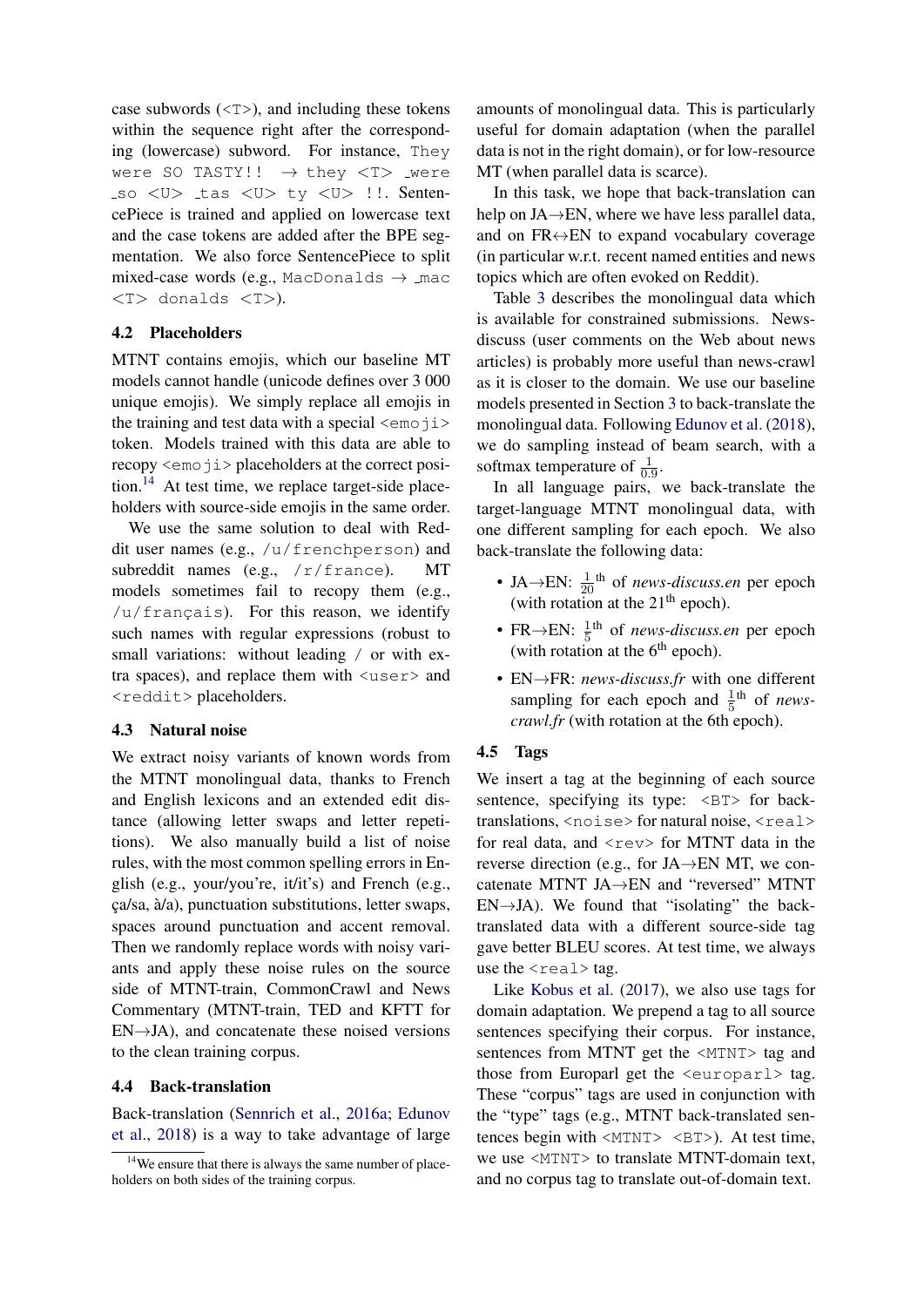<span id="page-5-1"></span>

| Model                        | Test            | Valid | <b>Blind</b> |
|------------------------------|-----------------|-------|--------------|
| <b>MTNT</b>                  | 67 <sup>†</sup> |       | 5.8          |
| MTNT fine-tuned              | $9.8^{\dagger}$ |       |              |
| Transformer base + tags      | 13.5            | 11.2  | 13.7         |
| + Back-Translation (BT)      | 15.0            | 12.8  | 14.1         |
| + Trans. big architecture ** | 15.5            | 12.4  | 14.7         |
| $+$ Ensemble of 4 $*$        | 16.6            | 13.7  | 16.4         |

<span id="page-5-3"></span>Model Test News Blind MTNT  $23.3^{\dagger}$  – 25.6 MTNT fine-tuned  $30.3^{\dagger}$  – – Transformer big 39.1 39.3 40.9 + MTNT + tags 43.1 39.2 45.0 + BT + natural noise ∗∗ 44.3 40.2 47.0 + Ensemble of 4 <sup>∗</sup> 45.7 40.9 47.9

Table 6: BLEU scores of the JA→EN models on MTNT-test, MTNT-valid and MTNT-blind.

<span id="page-5-2"></span>

| Model                     | Test             | Valid | <b>Blind</b> |
|---------------------------|------------------|-------|--------------|
| <b>MTNT</b>               | 9.0 <sup>†</sup> |       | 84           |
| MTNT fine-tuned           | $12.5^{\dagger}$ |       |              |
| Transformer base + tags   | 19.5             | 19.0  | 164          |
| $+ BT + natural noise$ ** | 194              | 194   | 16.5         |
| $+$ Ensemble of 6 $*$     | 20.7             | 21.2  | 17.7         |

Table 7: BLEU scores of the EN→JA models.

We found that this method is roughly as good for domain adaptation as fine-tuning. We settle with corpus tags (rather than fine-tuning), as it is more flexible, less tricky to configure and has better properties on out-of-domain text.

## <span id="page-5-0"></span>5 Results

Tables [6,](#page-5-1) [7,](#page-5-2) [8](#page-5-3) and [9](#page-5-4) give the BLEU scores of our models on the MTNT-valid, MTNT-test and MTNT-blind sets (i.e., final results of the task). For  $FR \leftrightarrow EN$  we also give BLEU scores on newstest 2014, to compare with the literature, and to measure general-domain translation quality after domain adaptation. For news-test, we use Moses' normalize-punctuation.perl on the MT outputs before evaluation.

"MTNT" and "MTNT fine-tuned" are the baseline models of the task organizers [\(Michel and](#page-6-8) [Neubig,](#page-6-8) [2018\)](#page-6-8). The models marked \* and \*\* were submitted respectively to the competition as primary and secondary systems. Our primary ensemble models ranked first in all translation directions (with  $+0.7$  up to  $+3.1$  BLEU compared to the next best result). † means that different SacreBLEU parameters were used (namely "intl" tokenization).

The "robustness" techniques like inline casing, emoji/Reddit placeholders and natural noise had little to no impact on BLEU scores. They solve problems that are too rare to be accurately measured by BLEU. For instance, we counted 5 emojis and 36 "exceptionally" capitalized words in MTNT-test. Improvements could be mea-

Table 8: BLEU scores of the FR→EN models on MTNT-test, news-test 2014 and MTNT-blind.

<span id="page-5-4"></span>

| Model                  | Test             | <b>News</b> | <b>Blind</b> |
|------------------------|------------------|-------------|--------------|
| <b>MTNT</b>            | $21.8^{\dagger}$ |             | 22.1         |
| MTNT fine-tuned        | $29.7^{\dagger}$ |             |              |
| Transformer big        | 33.1             | 40.7        | 37.0         |
| $+$ MTNT + tags        | 38.8             | 40.2        | 39.0         |
| $+ BT + natural noise$ | 40.5             | 42.3        | 41.0         |
| $+$ Ensemble of 4 $*$  | 41.0             | 42.9        | 41.4         |

Table 9: BLEU scores of the EN→FR models.

sured with BLEU on test sets where these phenomena have been artificially increased: e.g., an all-uppercase test set, or the natural noise of [Karpukhin et al.](#page-6-7) [\(2019\)](#page-6-7).

Most of the BLEU gains were obtained thanks to careful data filtering and pre-processing, and thanks to domain adaptation: back-translation and integration of in-domain data with corpus tags.

Punctuation fixes We looked at the translation samples on the submission website, and observed that the French references used apostrophes and angle quotes. This is inconsistent with the training data (including MTNT), which contains mostly ASCII single quotes and double quotes. A simple post-processing step to replace quotes led to a BLEU increase of 5 points for  $EN \rightarrow FR$ .<sup>[15](#page-0-1)</sup>

## 6 Conclusion

We presented our submissions to the WMT Robustness Task. The goal of this task was to build Machine Translation systems that are robust to the types of noise found on social media, in two language pairs (French-English and Japanese-English). Thanks to careful pre-processing and data filtering, and to a combination of several domain adaptation and robustness techniques (special handling of capital letters and emojis, natural noise injection, corpus tags and back-translation), our systems ranked first in the BLEU evaluation in all translation directions.

<sup>&</sup>lt;sup>15</sup>The organizers and participants were informed of this.